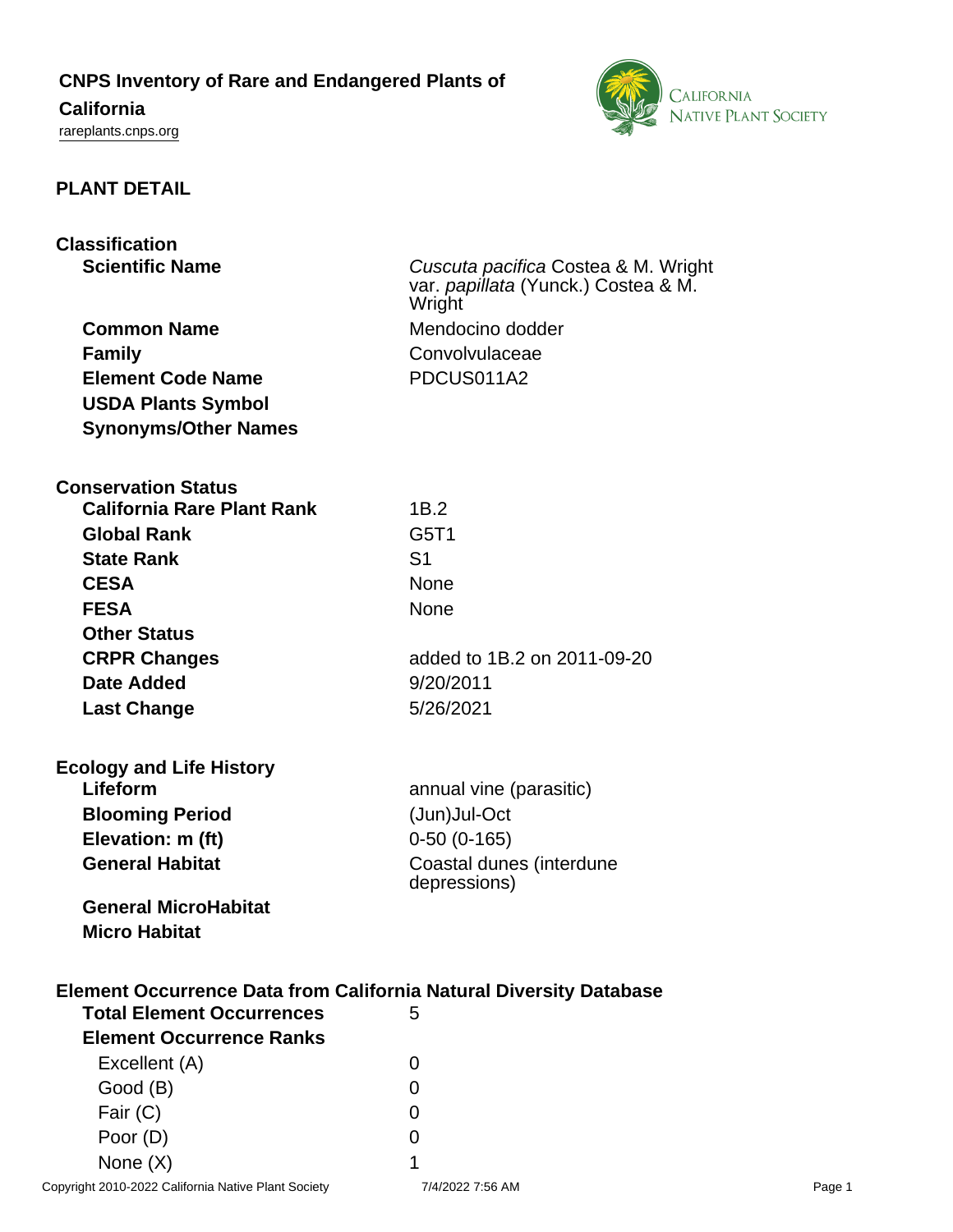| Unknown (U)                |   |
|----------------------------|---|
| <b>Occurrence Status</b>   |   |
| Historical, $> 20$ years   |   |
| Recent, < 20 years         | 1 |
| <b>Presence</b>            |   |
| <b>Presumed Extant</b>     |   |
| <b>Possibly Extirpated</b> | 1 |
| <b>Presumed Extirpated</b> |   |
|                            |   |

#### **Location**

**CA Endemic** Yes

### **Counties**

Mendocino (MEN), San Luis Obispo (SLO), Santa Barbara (SBA), Sonoma (SON)

#### **States**

California (CA)

#### **Quads**

Bodega Head (3812331), Fort Bragg (3912347), Gualala (3812375), Inglenook (3912357), Mendocino (3912337), Pico Creek (3512152), Piedras Blancas (3512163), Point Arena (3812386), Point Conception (3412044)

#### **Notes**

Definitions of codes preceding a county and/or quad:

\* Presumed extirpated

(\*) Possibly extirpated

Species may be present in other areas where conditions are favorable. These data should NOT be substituted for pre-project review or for on-site surveys.

### **General Notes**

Rediscovered at Point Arena in 2011 by R. Korhummel. Many historical occurrences may be extirpated; need field surveys. Possibly threatened by non-native plants and shoreline retreat. Known to occur on Gnaphalium, Silene, and Lupinus spp. in MEN Co.; and on Polycarpon tetraphyllum and Calystegia purpurata ssp. saxicola with Sanicula arctopoides nearby in SON Co. Similar to C. pacifica var. pacifica and C. salina. See C. salina var. papillata in The Jepson Manual (1993). Treated as extirpated in TJM 2. See Bulletin of the Torrey Botanical Club 69(7):541-543 (1942) for original description and Systematic Botany 34(4):787-795 (2009) for taxonomic treatment.

### **Distribution**

**Threats**

**Taxonomy**